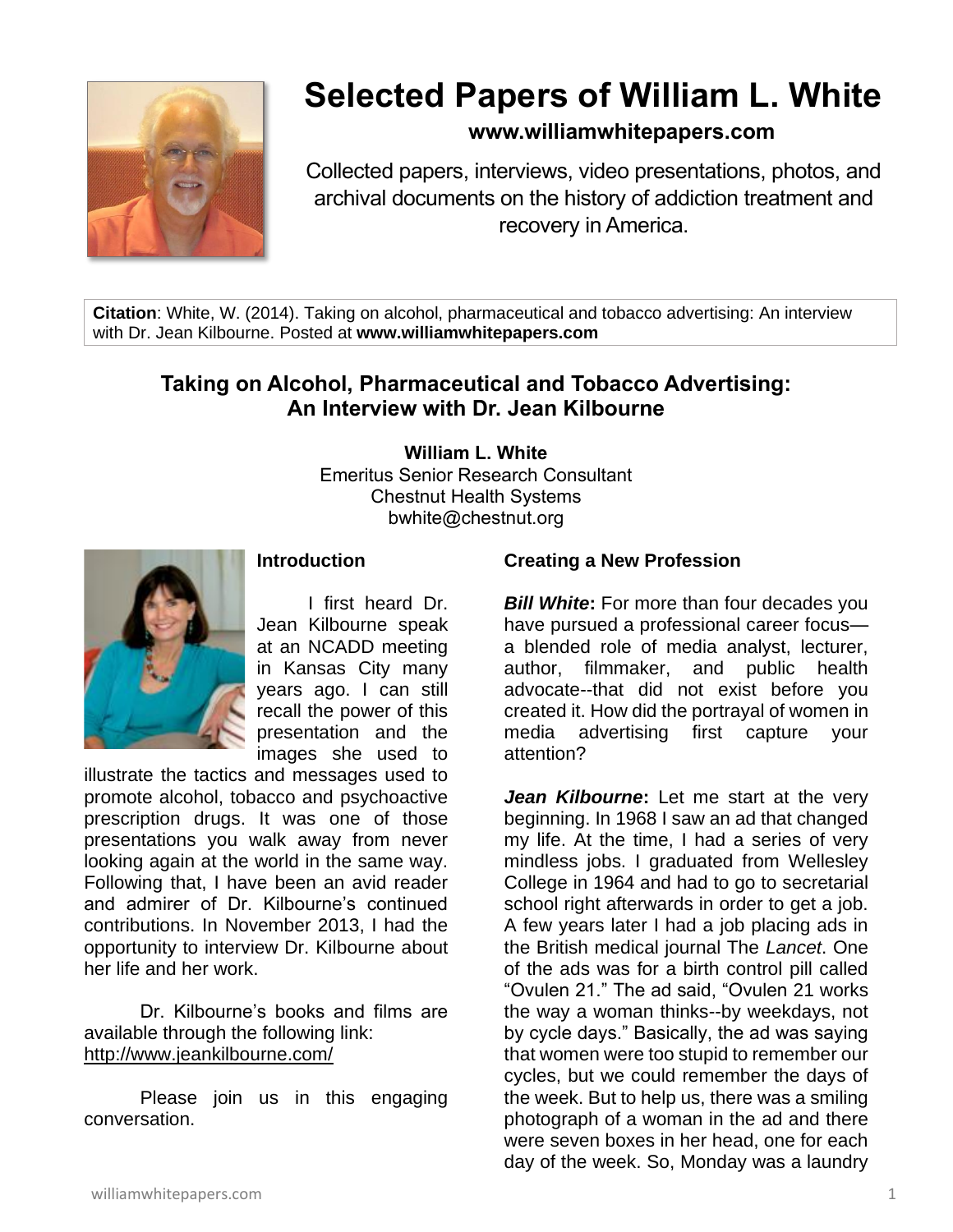basket, Tuesday was an iron, that kind of thing. I looked at this and I thought, "There's something really wrong with this." I took it home and I put it on my refrigerator.

Then I began to look at other ads and to collect them. I put them up with magnets on my refrigerator and started to see a pattern in the images. In those days, nobody else was looking at advertising in this way. I think everyone felt that advertising was stupid and trivial and that we had many more important things to deal with. As far as I know, I was the first person to do this in any kind of systematic way. I continued collecting the ads and got a camera and a copy stand and made slides out of them. Then I put together a slideshow and began to show it to people. One thing led to another. I didn't intend to have this be my life work but that is what happened.

*Bill White***:** Did you have a sense early on that this was part of your personal destiny?

*Jean Kilbourne***:** Yes. I would say that happened very quickly. I was involved in the beginning of the second wave of the women's movement at that time. I'd also had some experience as a model. Job opportunities for women in those days were very limited. I could be a secretary or a waitress or maybe a teacher if I went back to school. Those were all very low-paying jobs, but I could also be a model and make a thousand dollars a day, which in those days was big money and still isn't at all bad! I experienced a lot of pressure to capitalize on the way that I looked at that time and to do some modeling. I did some photographic modeling. I did a little bit of runway modeling for the fashion designer Oleg Cassini in New York City. I did a little bit when I lived in London and Paris. But it was very souldestroying. There wasn't any language in those days to describe feeling objectified. A woman was supposed to simply be grateful for the attention, but it didn't feel good to me.

There was also a huge amount of sexual harassment that came with the territory. So I would sort of dabble in the modeling and then I'd step back and I'd get a job as a waitress. I knew I wasn't going to

try to make a career out of modeling. Whether I could have or not. I don't know. But I decided not to do that. But it left me with a life-long interest in the whole idea of what beauty is and what does it mean and who wins and who loses and why is the image so powerful.

Those were the kinds of questions that drew me in as I looked at the images in these ads I was collecting. With my own experience of being turned into an object and how that felt, I was very aware of the fact that this attention was going to be very shortlived--that to be a beautiful young woman was somewhat like being very rich but with the absolute assurance that you would someday be bankrupt. And I could see that happening all around me. As women aged out, which in those days was hitting thirty, they were often treated with contempt. Or, at the very least, they became invisible.

In 1969 I decided to become a teacher and I went back to school. I got a master's degree and I taught at a suburban high school for three years and then I taught at Emerson College in Boston for three years. It was during that time that I really started using the slides of the ads that I'd collected. I had put together a slide presentation that I called "The Naked Truth: Advertising's Image of Women." It was very powerful when I used it in my classes. The students loved it. They had never thought of any of this before and it forced them to look at things in a very different way.

So I knew that I was onto something but it took me quite a while to really make it my career. There were a couple of reasons for that. One is that I had a real terror of public speaking. I was always a good public speaker but I was just so terrified of it. But I had something I really wanted to say. So I just did it and, as with anything, eventually it became much easier.

The other thing that really coincided with my deciding to make this a career was that I quit drinking in the spring of 1976. It was soon thereafter that I got an agent and started to give the slide presentations all around the country. Sobriety gave me energy and it gave me confidence and a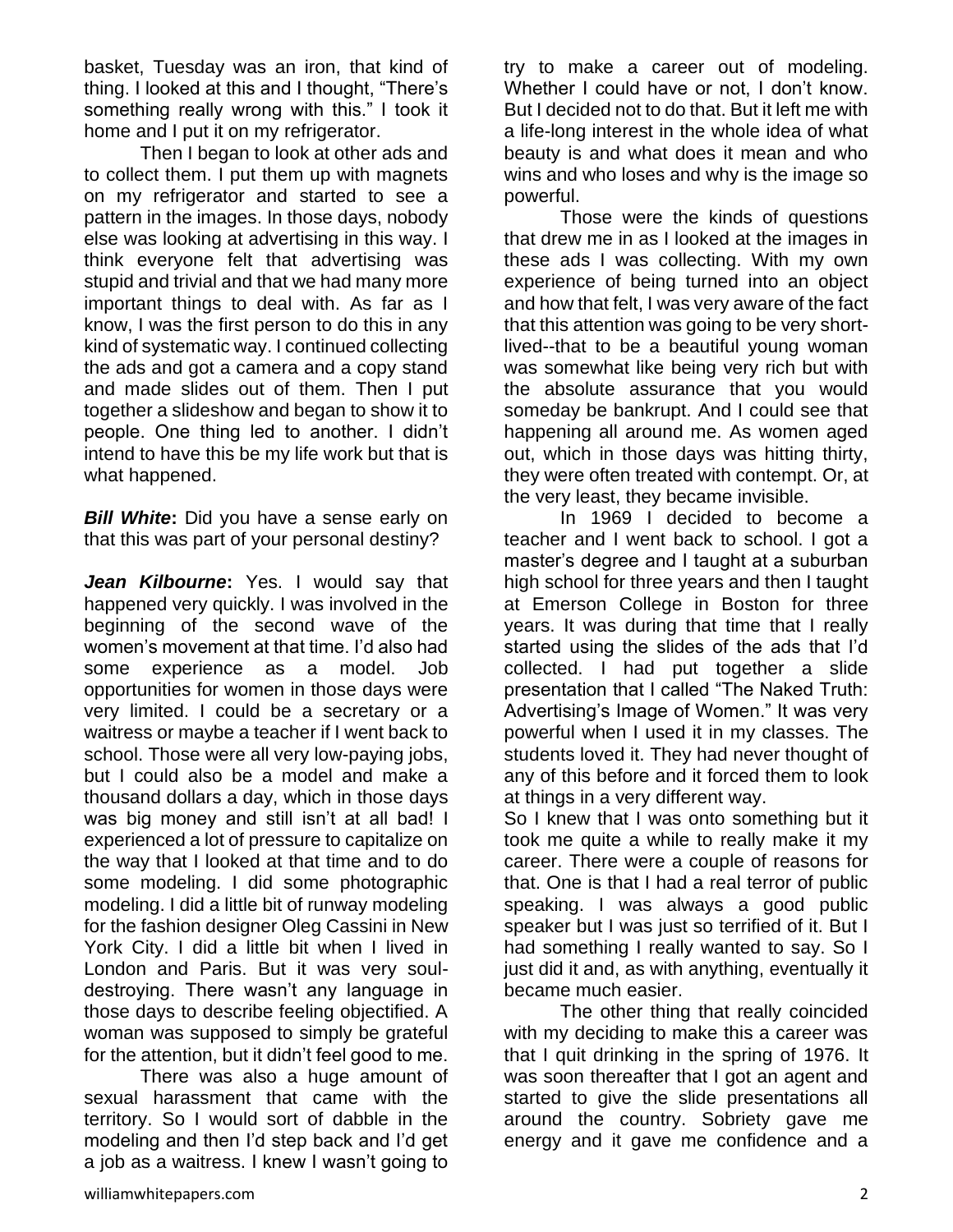sense of possibility. I hadn't had any of this before.

This is also one of the reasons why I've been so concerned for so many decades about alcohol and alcoholism, particularly as they affect women. I saw what happened to me—all this potential was being drowned. I was a very high-functioning alcoholic but nonetheless I was running on one cylinder. My sobriety helped launch my career and my feeling that this was what I wanted to do.

*Bill White***:** When did your work begin to focus on alcohol, tobacco and pharmaceutical advertising?

*Jean Kilbourne***:** In the 1970s I started to look at alcohol and tobacco advertising and I developed slide presentations on these topics. So I had presentations on the image of women in advertising and on alcohol and tobacco advertising. Students generally responded very positively to the presentations because the information was all so new to them. I also use a lot of humor in my presentations and they weren't expecting that. I think they were grateful that they weren't being harangued and that instead I was encouraging them to ridicule and to laugh at these ads.

I was using a very different angle than what was traditionally used for alcohol and tobacco education in those days. The emphasis had always been on how bad this stuff was for you and how it might kill you, none of which I felt was going to make very much difference to a teenager. I started smoking when I was thirteen and if someone had said to me, "You'll be dead by the time you're fifty," I would've said, "Good. Who wants to live to be that old?" If they showed me pictures of a diseased lung, I wouldn't have cared either because I wouldn't have thought of that as applying to me.

So I think my big insight during the '70s was that the way to reach kids wasn't to talk about mortality or illness but rather to show them that they were being manipulated and how this was being done. I used media literacy to suggest that the real authorities that they should be rebelling against were Phillip Morris and Anheuser Busch, not their

parents or their health educators or teachers. I wanted them to be angry at the right targets. Gradually this became standard practice so that now media literacy is a part of virtually every kind of prevention program, but it really wasn't then.

*Bill White***:** Media researcher George Gerbner described your presentations as a "form of mass vaccination" against manipulative media advertising and I think I actually experienced this after the first time I saw you present. I have never been able to look at advertisements the same. How did you refine this vaccination effect?

*Jean Kilbourne***:** You know, I loved that comment of George Gerbner's and I loved George Gerbner. He was a really important person to me. He was extraordinarily supportive when I was just starting out and was a wonderful mentor. That is a great quote from him.

*Bill White:* How consciously were you trying to "vaccinate" people?

*Jean Kilbourne***:** Not very. I was trying to get people to take advertising seriously because very few people did and this is still the case. I always hear people say, "I don't pay attention to ads. I just tune them out. They have no effect on me." So I wanted people to take it seriously. But more important, I wanted them to take these issues seriously, the sexism and the high-risk drinking and the dangers of tobacco and to see these as serious issues fueled by advertising. I wanted them to see past the harm and look at the profits these industries were making and how they were making them

*Bill White***:** You once described the work you do as a "form of judo." Could you elaborate on what you mean by that?

*Jean Kilbourne***:** What I meant when I described it as judo is that I was taking on these huge industries--the alcohol industry, the tobacco industry, the fashion industry, the beauty industry, the diet industry, the junk food industry. They had huge resources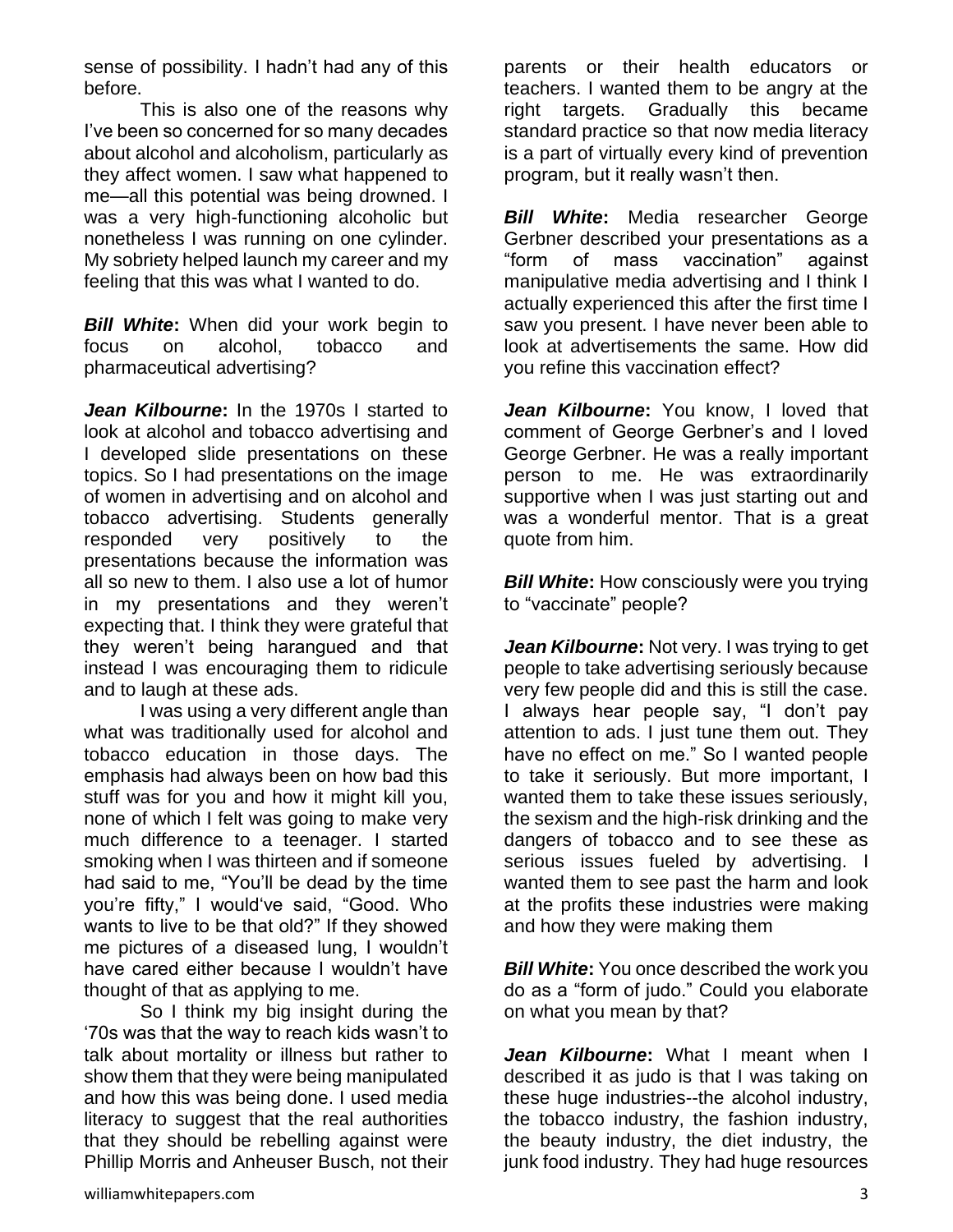and huge amounts of power and control of the media through their advertising dollars. And here I am--this lone woman and her slideshow. There was no way I was going to have resources that even remotely approached those wielded by these companies, but what I could do is use their own weight against them. I could use their material, their ads, and flip it so that people would look at them from a different point of view, a different perspective. That's what I meant when I said it was a kind of judo.

*Bill White***:** What are your most vivid recollections of trying to convey your work to mass audiences through television shows and interviews?

*Jean Kilbourne***:** I remember that at first it was terrifying. When I talked earlier about being afraid of public speaking, it was like every step I would overcome, there'd be another level. In the beginning, it was just being able to get up in front of a group of people and be able to speak and not be shaking. Then I got comfortable doing that. And then it was larger groups and I eventually got comfortable doing that, and then it was television, which was really scary in the beginning, particularly national television. The first national show that I did was "The Today Show" in the late 1970s. I was just incredibly nervous and my oldest brother said, "Well, relax, Jean. The worst that can happen is you'll disgrace yourself in front of twenty million people." Which was very typical of my brother but then, of course, it's also true.

It was easier in those days to be on television because people didn't have recorders and you were on and then you were off. Today people can analyze what you said, put it on YouTube, and criticize your clothing and do all kinds of stuff that they weren't able to do in those days. I was interviewed by Jane Pauley and it was great exposure, and then I did a lot more shows and finally was on "The Oprah Winfrey Show." That was a whole other level of reaching people. I felt like all of the shows were a terrific way to get the message out to millions of people. I could be traipsing

around the country for another five lifetimes and not be able to reach the numbers of people that I did just doing one of those shows.

I also did a lot of radio, which I actually prefer to television. With radio you can get into a lot more depth and it's a more thoughtful medium. And you don't have to care about how you look! Preparing for television takes up a huge amount of time, particularly for women, because we know we're going to be judged at least partly by how we look

# **Alcohol and Tobacco Advertising**

*Bill White:* You know, I'd like to explore the whole issue of women, addiction and advertising a bit more in depth and I'm wondering if we could start by having you give some examples of some of the themes you found within alcohol and tobacco ads targeting women.

*Jean Kilbourne*: When I first started looking at alcohol ads, I realized with absolute horror that the alcohol industry understood alcoholism better than any other group. They really got it. They understood addiction in general but they certainly understood alcoholism. And one of the things that they understood was the core of loneliness that is at the heart of all addictions. Even if one doesn't start out lonely, to be an addict is to end up lonely. And they were playing on that in the ads by offering the bottle as the friend and as the lover.

Alcohol ads encourage people to feel that they are in a relationship with alcohol, which is, of course, how alcoholics feel. I used to joke that Jack Daniels was my most constant lover, that Jack Daniels wouldn't let me down. So they were on to this. And, of course, they use sex to sell alcohol to both women and men. Alcohol ads are often about how the bottle will help a man have sex or have better sex or that the bottle itself will be the lover and partner, metaphorically speaking. For women, the pitch is more about romance and intimacy. Alcohol ads often show a couple in a romantic setting with this wonderful amber light around them,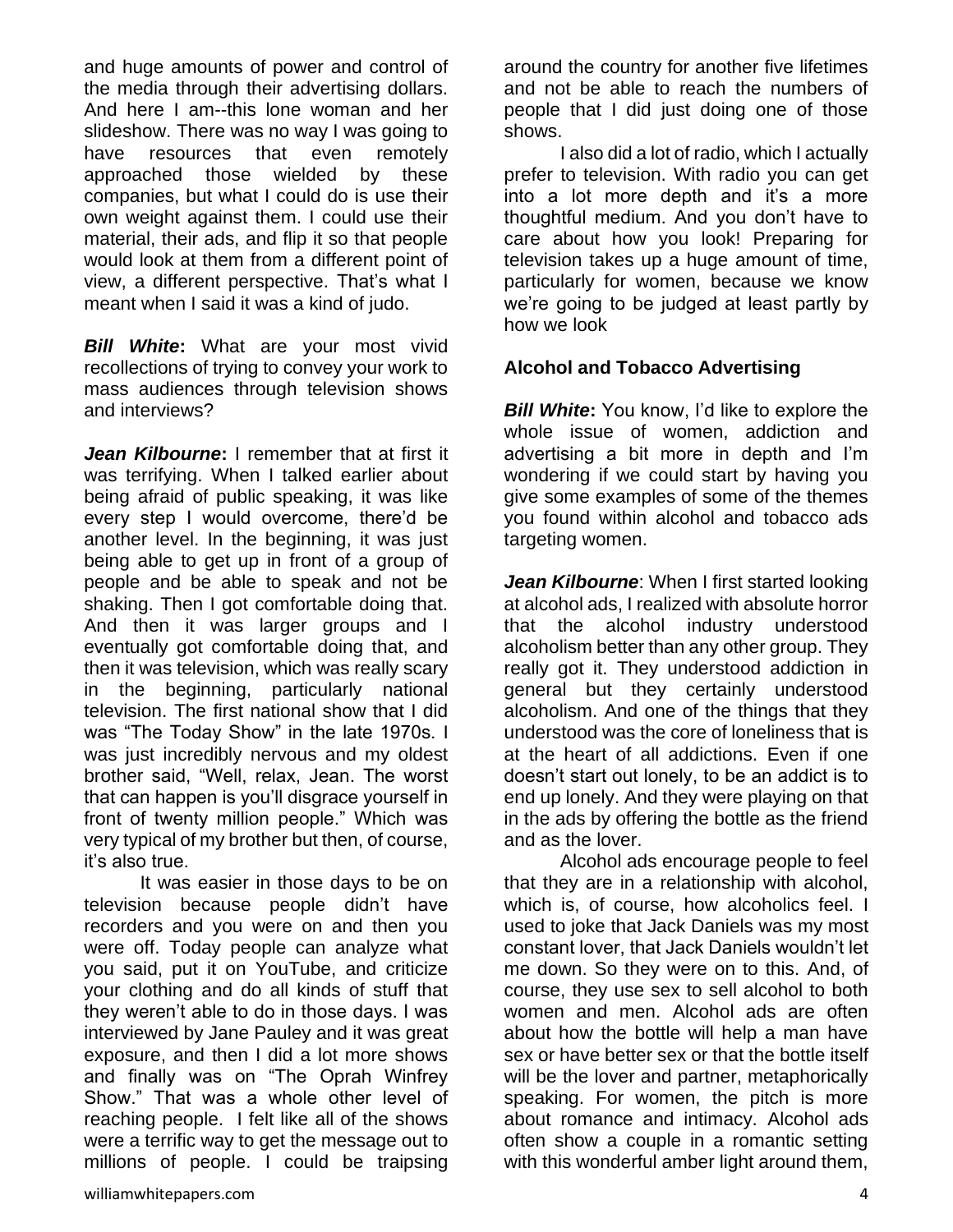as if by drinking you could get into this cozy situation. This was part of what was done and still is in alcohol ads targeting women.

But there were so many other things, too. Marian Sandmaier published her wonderful book *The Invisible Alcoholics*, which I believe was the first book about women and alcoholism, in 1980. It was a very powerful book that resonated with me. She wrote that in our culture high-risk drinking is seen as making men more masculine but as making women less feminine. Women alcoholics are especially seen as less feminine. There is such a powerful stigma against female alcoholics. So the alcohol ads hyper-feminize women in order to offset this. The ads use beautiful, young women to convey to other women that this sophisticated drink will make them look like these women. The alcohol advertisers have really done their homework. They understand how addiction works and, in particular, how addiction works with women. The same thing is done with cigarette advertising—portraying the cigarette as a friend, a constant companion.

*Bill White***:** Do you see a relationship between this targeting of women by the alcohol and tobacco industries and the dramatic growth of alcohol and tobacco addiction among women over the course of the twentieth century?

*Jean Kilbourne***:** Absolutely. One of the things that happened was that the alcohol industry began targeting women more and more directly, in part because they had to constantly open up new markets. Of course, they continued to target men, but they wanted to get women to drink more because that was such a huge potential market. So they did and continue to do all kinds of advertising that makes drinking seem sophisticated and feminine and romantic. It parallels what the tobacco industry did in promoting cigarettes to women in the twenties and thirties when smoking was still not really acceptable for women. The tobacco industry promoted smoking as something that was not only acceptable but

was also daring and a symbol of liberation. And they did this with tremendous success.

*Bill White:* I'm thinking of this long line of tobacco and alcohol products that were developed specifically for women.

*Jean Kilbourne***:** Yes, like Virginia Slims. And now the alcohol industry has developed this whole line of very sweet drinks for kids that bridge the gap between soft drinks and alcohol. They target girls most often because most boys wouldn't be caught dead drinking these feminized drinks because of the hypermasculine code that is so often such a straitjacket for boys. So girls are offered things like chocolate beer and tequila lollipops and ice cream with alcohol and Jello with alcohol. The alcohol industry calls these drinks "entry drinks" because they're designed to get girls used to drinking alcohol. One of the dangers of these products is that they're so sweet one can miss the fact that they contain a lot of alcohol. Girls tend to weigh less than boys and so there's been a lot of trouble with girls drinking way too much of this stuff and then getting alcohol poisoning.

*Bill White***:** I'm wondering if through the course of your studies whether you've had an opportunity to reflect on how the media portrays addicted and recovering women.

*Jean Kilbourne***:** Addicted women have been portrayed forever as sexually promiscuous and bad mothers, but I can't recall many images of women in addiction recovery.

*Bill White***:** Maybe the absence of recovering women is the story.

*Jean Kilbourne***:** Maybe that is the story. You're right. There aren't very many portrayals of women in recovery, although more than there used to be. On television there have been far more men who are in recovery than women in recovery. I believe that Christine Cagney in "Cagney and Lacey" was the first. Jane Tennison in "Prime Suspect" gets sober at the end of the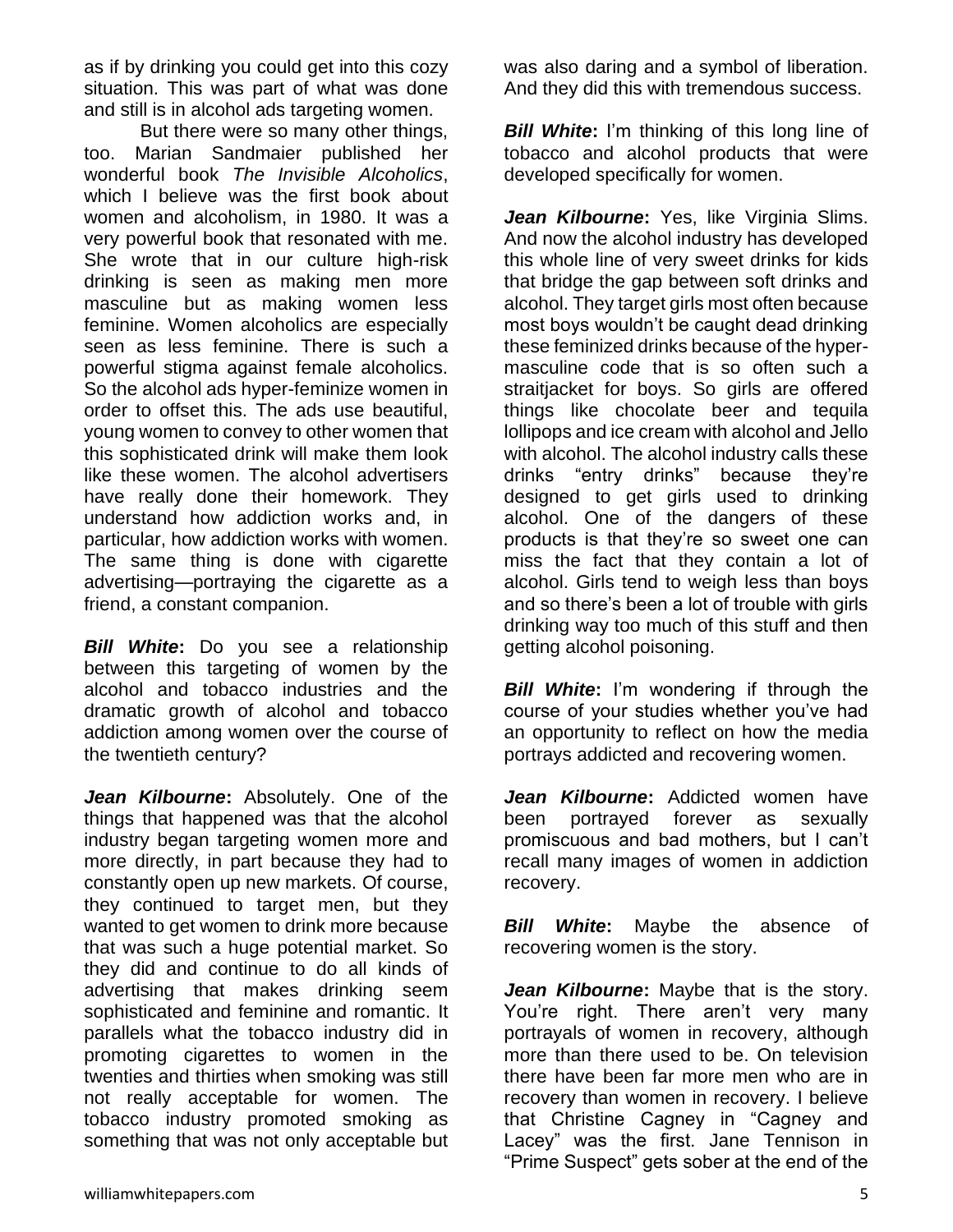series. There have been some movies, of course, such as "The Morning After" and "28 Days."

*Bill White***:** I'm wondering if you've got a particular slant on alcohol advertising as a woman in recovery. Do you think women in addiction treatment need to be inoculated against the effects of the advertising you have described?

*Jean Kilbourne***:** Oh, I actually think men and women both need to be inoculated against it. The research being done today by alcohol and tobacco marketers is far more sophisticated than it was when I started looking at these ads. Now they're very aware of psychological cues and what sort of things trigger relapses in addiction--things like the flare of a match as you're lighting a cigarette or the amber light in the alcohol ads. I remember from my own drinking days that it was like stepping into this cave of amber light and so I think that's a psychological cue, as is the foam on the head of beer in a beer ad. These are the kinds of cues that can trigger relapses and they're meant to -- that's the whole point. This is why both men and women need to have media literacy be a part of their treatment because they're going to be going out into a world in which they will be bombarded with these beckoning cues to have a drink or a cigarette.

*Bill White***:** Are treatment programs using any of your films to do this kind of education.

*Jean Kilbourne***:** A lot of them do. I've also talked about eating disorders for decades and a lot of the eating disorder treatment centers use my films *Killing Us Softly* and *Slim Hopes*: *Advertising & the Obsession with Thinness*.

## **Film Projects**

**Bill White:** Could you talk about the films?

*Jean Kilbourne*: A huge step for me was making *Killing Us Softly* in 1979. That turned my lecture "The Naked Truth: Advertising's Image of Women" into a film. The first version was unbelievably simple. It was one camera aimed at me as I gave a lecture and cost something like six thousand dollars to make. It was really cheap and cheaply made but, in today's language, it went viral. It became a huge hit and was widely used on college campuses and lots of other places. I've remade it three times since then, most recently in 2010 as *Killing Us Softly 4*. I've often heard that it's one of the most popular educational films of all times. When Upworthy recently promoted the trailer to "Killing Us Softly 4" on YouTube, it had over 4 million hits.

In 1982 I made a film called *Calling the Shots: Advertising Alcohol* (which I remade in 1991). I made *Pack of Lies: The Advertising of Tobacco* in 1992. In 2004 I combined the two into a film called *Deadly Persuasion: The Advertising of Alcohol and Tobacco.* 

In 1995 I made *Slim Hopes: Advertising & the Obsession with Thinness*. And in 2004 I made a film with my friend and colleague Jackson Katz called *Spin the Bottle: Sex, Lies, & Alcohol*, which is about drinking on college campuses. I've also hosted films by Neil Postman and George Gerbner. So I've made a wide range of films to get this information to small groups and to groups that can't afford speakers.

#### **Industry Response to Her Work**

*Bill White***:** What has been the response of the alcohol and tobacco industries to your work?

**Jean Kilbourne:** Their response has been nothing! But what they can do, because they have so much control over the media, is to make sure their critics don't get very much publicity. So when *Can't Buy My Love*, my first book (which was called *Deadly Persuasion* in hard cover) came out in 1999, the editor of a really big women's magazine said to me, "I love your book. I'd love to do something with it but I can't touch it because Absolut is one of our biggest sponsors." So they don't need to kill their critics and they don't need to sue them -- all they need to do is deny them publicity.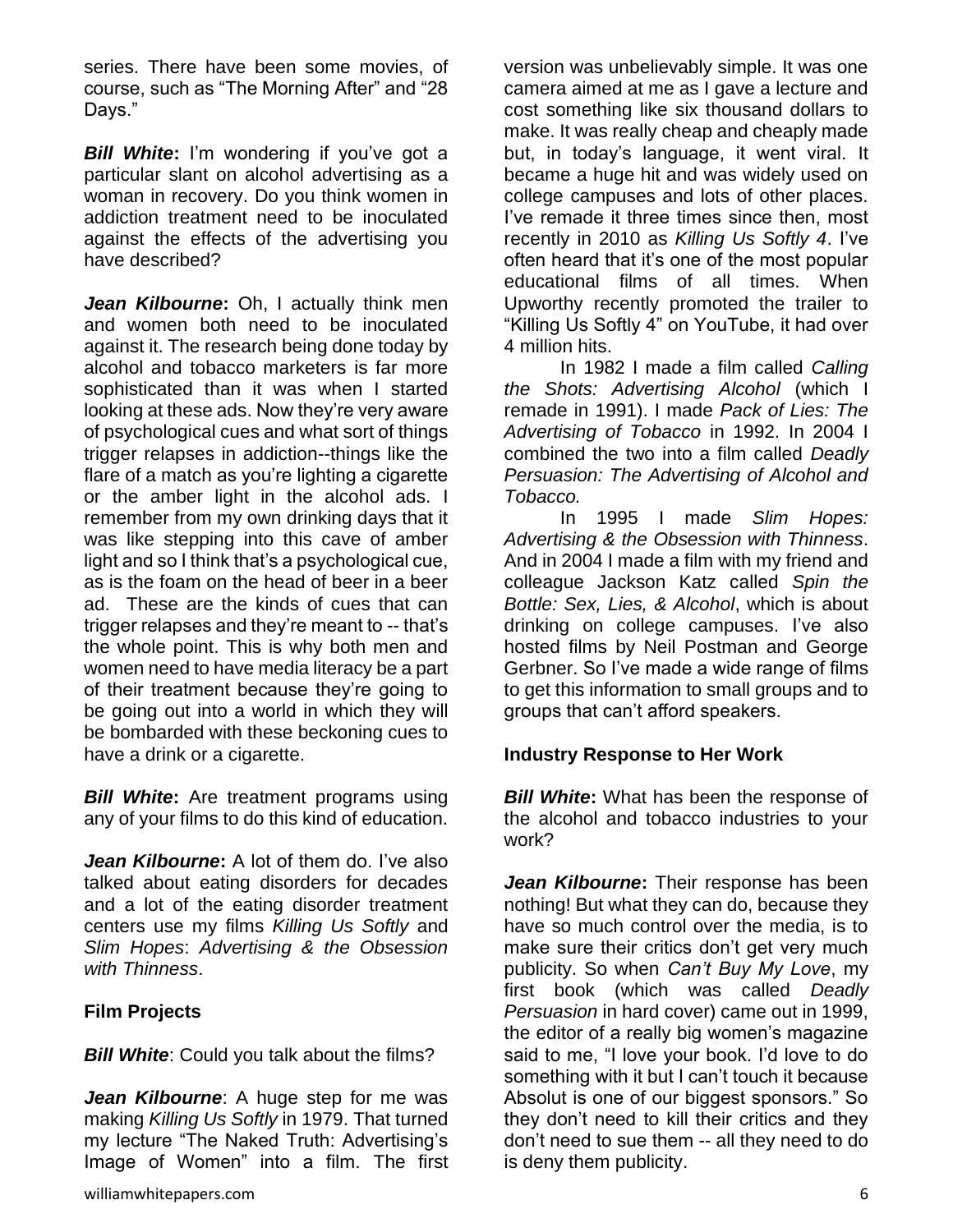One of the things that the alcohol industry did do to me in the beginning, however, when I was out there alone speaking about alcohol advertising was to label me a "neo-prohibitionist" and "Carrie Nation." They said that I was trying to bring back prohibition, which was completely untrue and incredibly stupid, but I had to waste time addressing that whole argument instead of talking about the real issues.

## **Career Reflections**

*Bill White***:** As you reflect back over your career to date in which you have received so much international recognition and innumerable awards, is there an aspect of your work that you feel personally best about?

*Jean Kilbourne***:** Well, there are a couple of things. One is I get e-mails constantly from people all around the world because of the films, particularly *Killing Us Softly,* telling me how my work has really opened their eyes or made a difference in their lives. I've had lots and lots of young women say that they never identified as feminists until they saw the film and now they do and I feel very good about that. And I do occasionally hear from people who, after reading my books or seeing my films, got sober or quit smoking. What could be better than that?

*Bill White:* Are there big items still on your agenda that you're currently tackling or hope to tackle in the near future?

*Jean Kilbourne***:** That's a really good question. I'm not sure. I'm sort of at a crossroads right now. I'm still doing my lectures but I'm not going to remake *Killing Us Softly*. I think four is enough! I'd like to write another book but I'd like it to be a different kind of book, not a researchoriented book. So I'm thinking I might write a memoir about what it's been like to be an activist all these years.

*Bill White***:** That would be wonderful, particularly as a primer for other young activists coming behind you. I'm wondering in that regard if there are others that you see coming behind you who are going to carry this work far into the future.

*Jean Kilbourne***:** There are a lot of young women out there and some young men too who are doing really good work. Jennifer Siebel Newsom made a film a couple of years ago called *Miss Representation*. Her film is about the ways in which media images limit women's political efficacy and make it more difficult for women to become active politically or to see themselves as politicians or even involved in politics. It's a wonderful film. There's a young woman named Jennifer Pozner, who wrote a terrific book about reality TV called *Reality Bites Back*. She's a very smart writer and speaker and she's been doing a lot too. Andrea Quijada, the Executive Director of the Media Literacy Project, is doing great work.

My friend Jackson Katz has been talking about images of men for over twenty years and works to get men involved in ending violence against women. Jaclyn Friedman and Jessica Valenti and other young feminists are doing a lot of work on these issues these days. Amy Jussel has a terrific blog and website called Shaping Youth. I know I'm leaving out so many people!

There's also an organization called About Face which is all about images of women in advertising. There are many other organizations now too, such as the Brave Girls Alliance. There's an extensive resource list on my website. So there are a lot of things going on now that give me hope that my work will continue.

*Bill White:* What advice would you offer young people interested in pursuing this advocacy work as a career.

*Jean Kilbourne***:** I'd encourage people to do it. It's work that feels meaningful and I've just loved it. I still feel amazed that people actually pay me to talk about what I think. So, even though it can be exhausting- particularly the first decade or so when I was doing 110 lectures a year and going out on Monday and coming back on Friday -- it is